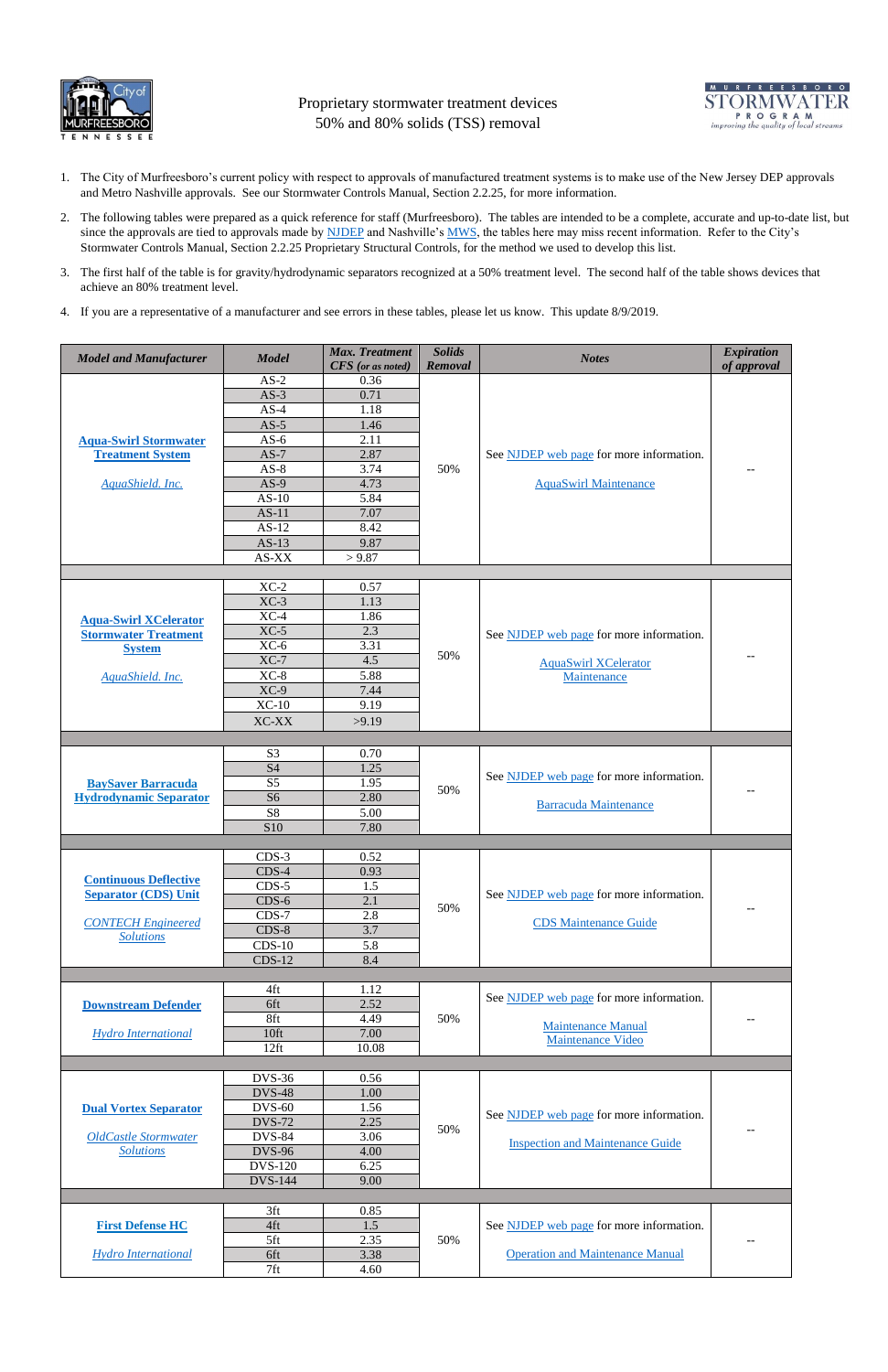| <b>Model and Manufacturer</b>                       | <b>Model</b><br>8ft        | <b>Max. Treatment</b><br>CFS (or as noted)<br>6.00 | <b>Solids</b><br>Removal | <b>Notes</b>                                                                        | <b>Expiration</b><br>of approval |
|-----------------------------------------------------|----------------------------|----------------------------------------------------|--------------------------|-------------------------------------------------------------------------------------|----------------------------------|
|                                                     |                            |                                                    |                          |                                                                                     |                                  |
|                                                     | $2 - 4$                    | 0.62                                               |                          |                                                                                     |                                  |
|                                                     | $3-6$<br>$3 - 8$           | 1.40<br>1.87                                       |                          |                                                                                     |                                  |
|                                                     | $4 - 8$                    | 2.49                                               |                          |                                                                                     |                                  |
|                                                     | $5 - 10$                   | 3.89                                               |                          |                                                                                     |                                  |
|                                                     | $6 - 12$                   | 5.60                                               |                          |                                                                                     |                                  |
| <b>Nutrient Separating Baffle</b>                   | 6-13.75                    | 6.42                                               |                          | See NJDEP web page for more information.                                            |                                  |
| <b>Box (NSBB)</b>                                   | $7 - 14$<br>$7 - 15$       | 7.62<br>8.17                                       | 50%                      |                                                                                     | --                               |
| Suntree Technologies, Inc.                          | $8 - 14$                   | 8.71                                               |                          | <b>Operation and Maintenance Manual</b>                                             |                                  |
|                                                     | $8-16$                     | 9.96                                               |                          |                                                                                     |                                  |
|                                                     | $9-18$                     | 12.60                                              |                          |                                                                                     |                                  |
|                                                     | $10-17$<br>$10 - 20$       | 13.22<br>15.56                                     |                          |                                                                                     |                                  |
|                                                     | $12 - 21$                  | 19.60                                              |                          |                                                                                     |                                  |
|                                                     | 12-24                      | 22.40                                              |                          |                                                                                     |                                  |
|                                                     |                            |                                                    |                          |                                                                                     |                                  |
|                                                     | $SC-3$                     | 0.39                                               |                          |                                                                                     |                                  |
|                                                     | $SC-4$                     | 0.70                                               |                          |                                                                                     |                                  |
| SciClone Hydrodynamic                               | $SC-5$                     | 1.09                                               |                          |                                                                                     |                                  |
| Separator                                           | $SC-6$                     | 1.57                                               |                          | See NJDEP web page for more information.                                            |                                  |
| <b>BioClean Environmental</b>                       | $SC-7$                     | 2.14                                               | 50%                      | <b>Operation and Maintenance Manual</b>                                             | --                               |
| Services, Inc.                                      | $SC-8$                     | 2.80                                               |                          |                                                                                     |                                  |
|                                                     | $SC-9$<br>$SC-10$          | 3.54<br>4.37                                       |                          |                                                                                     |                                  |
|                                                     | <b>SC-XX</b>               | >4.37                                              |                          |                                                                                     |                                  |
|                                                     |                            |                                                    |                          |                                                                                     |                                  |
|                                                     |                            |                                                    |                          |                                                                                     |                                  |
| <b>StormTrap SiteSaver</b>                          | StormTrap                  |                                                    |                          | See NJDEP web page for more information.                                            |                                  |
| <b>Fresh Creek Technologies,</b>                    | SiteSaver<br>STSS-4        | 4.32                                               | 50%                      | <b>Maintenance Plan</b>                                                             |                                  |
| Inc.                                                |                            |                                                    |                          |                                                                                     |                                  |
|                                                     |                            |                                                    |                          |                                                                                     |                                  |
|                                                     | V48                        | 1.29                                               |                          |                                                                                     |                                  |
| <b>StormPro</b>                                     | V510<br>V612               | 2.02<br>2.91                                       | 50%                      | See NJDEP web page for more information.                                            |                                  |
| Environment 21, LLC                                 | V816                       | 5.17                                               |                          | StormPro system maintenance                                                         | --                               |
|                                                     | V1020                      | 8.08                                               |                          |                                                                                     |                                  |
|                                                     |                            |                                                    |                          |                                                                                     |                                  |
|                                                     | <b>TK09</b><br><b>TK18</b> | 1.27<br>2.31                                       |                          |                                                                                     |                                  |
| <b>Terre Kleen Hydrodynamic</b><br><b>Separator</b> | <b>TK27</b>                | 3.34                                               |                          | See NJDEP web page for more information.                                            |                                  |
|                                                     | <b>TK36</b>                | 4.37                                               | 50%                      |                                                                                     | --                               |
| <b>Terre Hill Stormwater</b>                        | <b>TK45</b>                | 5.40                                               |                          | <b>Maintenance Procedures</b>                                                       |                                  |
| <b>Systems</b>                                      | <b>TK54</b>                | 6.43                                               |                          |                                                                                     |                                  |
|                                                     | <b>TK63</b>                | 7.46                                               |                          |                                                                                     |                                  |
|                                                     | AF-3.48                    | 0.25                                               |                          |                                                                                     |                                  |
|                                                     | $AF-5.2$                   | 0.50                                               |                          |                                                                                     |                                  |
|                                                     | $AF-6.3$                   | 0.74                                               |                          |                                                                                     |                                  |
|                                                     | $AF-7.4$                   | 0.99                                               |                          | See NJDEP web page for more information.                                            |                                  |
|                                                     | $AF-8.5$<br>AF-9.6         | 1.24<br>1.49                                       |                          | System includes an Aqua Swirl                                                       |                                  |
| <b>AquaFilter Stormwater</b>                        | AF-9.7                     | 1.74                                               |                          | Concentrator as pre-treatment, followed by                                          |                                  |
| <b>Filtration System</b>                            | $AF-10.8$                  | 1.98                                               | 80%                      | filtration chambers based on inflow rate of                                         | --                               |
| <b>AquaShield, Inc.</b>                             | AF-11.9                    | 2.23                                               |                          | 21.1 gpm/ $ft2$ and a maximum drainage area                                         |                                  |
|                                                     | AF-11.10<br>AF-12.11       | 2.48<br>2.73                                       |                          | of $0.033$ acres/ft <sup>2</sup> .                                                  |                                  |
|                                                     | AF-12.12                   | 2.98                                               |                          | <b>Aqua-Filter Maintenance</b>                                                      |                                  |
|                                                     | AF-13.13                   | 3.22                                               |                          |                                                                                     |                                  |
|                                                     | AF-13.14                   | 3.47                                               |                          |                                                                                     |                                  |
|                                                     | AF-13.15                   | 3.72                                               |                          |                                                                                     |                                  |
|                                                     |                            | BayFilter 545 EMC                                  |                          |                                                                                     |                                  |
|                                                     | Configuration              | <b>MTFR</b><br>gallons/minute (gpm)                |                          |                                                                                     |                                  |
|                                                     | 4ft manhole                | 45                                                 |                          | See NJDEP web page for more information.                                            |                                  |
| <b>BayFilter Enhanced Media</b>                     | 4x6 vault                  | 90                                                 |                          | Note the sizing procedure, which involves<br>checking a maximum drainage area and a |                                  |
|                                                     | 5ft manhole                | 135                                                |                          | peak flow.                                                                          |                                  |
| <b>Cartridge (EMC)</b>                              | 6ft manhole<br>6x6 vault   | 180<br>180                                         |                          | $MTFR = max.$ treatment flow rate.                                                  |                                  |
|                                                     | 7ft manhole                | 225                                                | 80%                      | A low-profile 545 EMC configuration treats                                          | $-\, -$                          |
| <b>BaySaver Technologies, LLC</b>                   | 8ft manhole                | 315                                                |                          | flow rates 1/2 these listed for standard                                            |                                  |
|                                                     | 8x10 vault                 | 450                                                |                          | configuration.                                                                      |                                  |
|                                                     | 8x12 vault                 | 585                                                |                          |                                                                                     |                                  |
|                                                     | 8x14 vault<br>8x16 vault   | 675<br>810                                         |                          | <b>Maintenance and Design Manual</b>                                                |                                  |
|                                                     | $10x16$ vault              | 945                                                |                          |                                                                                     |                                  |